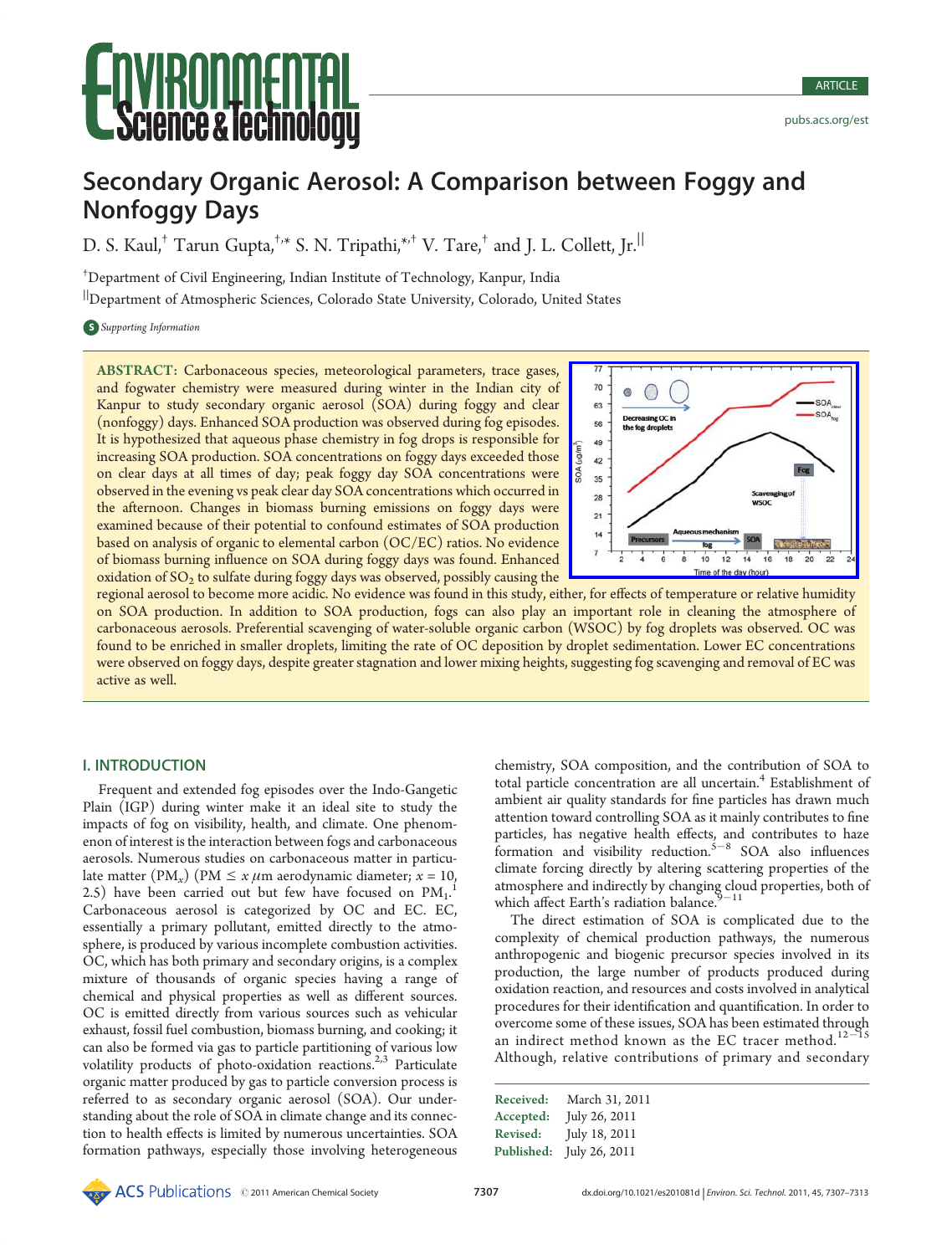organic carbon can be inferred by OC to EC ratios, quantification of absolute primary organic carbon (POA) and SOA concentrations remain important to assess aerosol predictions made by models. Several methods, including tracer based receptor models,<sup>16-18</sup> reactive chemical transport models,<sup>19,20</sup> nonreactive transport models,<sup>21</sup> and the semiempirical EC tracer method, $^{22,23}$  can all be used to estimate POA and SOA. Only the EC tracer method is used in this study as it is easier to apply and depends only on ambient measurements of OC and EC.

Secondary OC  $[OC]_s$  in PM<sub>1</sub> was estimated using eq 2 assuming that primary OC  $[OC]_p$  can be estimated from eq 1

$$
[OC]_p = \left\lfloor \frac{OC}{EC} \right\rfloor_p \times [EC] \tag{1}
$$

$$
[OC]_s = [OC] - [OC]_p \tag{2}
$$

 $\lfloor (OC)/(EC) \rfloor_n$  is the ratio of primary OC to EC observed at a monitoring site,<sup>15</sup> while  $[OC]$  and  $[EC]$  are measured concentrations. This approach has been used for estimation of primary and secondary contribution to OC aerosols in numerous studies conducted in both urban and rural environments. $24-28$  SOA estimation by the EC tracer method is based on and takes advantage of the fact that OC/EC ratios increase during periods of high photochemical activity,<sup>29,30</sup> while the ratio of primary OC and EC emissions is assumed to remain constant.  $\lfloor (OC)/(EC) \rfloor_p$ is estimated from the subset of measurements when production of SOA is least likely, $20,23$  an approach that leaves some uncertainty in the true value of this ratio. $20,31$  In this study,  $\lfloor (OC)/(EC) \rfloor_p$  was estimated via linear regression (slope = 4.04,  $R^2$  = 0.80) on a portion ( $\sim$ 24% i.e. 43 data points) of the data set containing the lowest OC/EC ratios (refer to Supporting Information Figure S2). It was observed that most of these data points were mostly from evening through morning when photooxidation and contamination from the SOA was insignificant. Also, these data points were from different days and thus represent the average primary OC/EC ratio for entire the study period. More details are included in the Supporting Information (S3 and Figure S3). A small intercept relative to the slope (Figure S2) suggests minor primary OC contribution from biogenic or other source emissions not containing EC and thus was not accounted for in the estimation of  $[OC]_s$ .  $[OC]_s$  is multiplied by 1.4 to obtain the SOA concentration. The 1.4 multiplier accounts for other noncarbon atoms (e.g., H, O, N, S) in the organic molecules found in organic aerosol particles. The value of 1.4 is based on typical values observed in other urban environments. $32-34$ 

Recent studies have suggested that SOA formation through multiphase processes can be important.<sup>10,35-41</sup> Formation mechanisms have been suggested both in wet aerosols and in fogs and clouds. SOA formation in fog occurs when soluble organic gases dissolve into droplets and are oxidized to yield lower volatility products that remain behind in particles released by evaporating fog droplets. These released particles contain both the initial components present in cloud condensation nuclei and new secondary components consisting of the low volatility products of aqueous phase chemistry.<sup>36</sup> Mechanisms of SOA production, which can lead to substantial increase in atmospheric organic aerosol concentration, remain poorly understood partly due to the complex nature of multiphase processes likely involved in SOA production.<sup>10,23,36</sup> In the case of surface-based fogs, significant scavenging and removal of organic aerosol also occurs as droplets are deposited to surfaces.<sup>42</sup>

Most work on potential SOA production in fogs has occurred through laboratory studies or numerical modeling. In this study, we compare diurnal changes in atmospheric fine particle OC and EC concentrations, on clear and foggy days, in order to examine the possible influence of regional fogs on particulate organic matter concentrations. Our overall goal is to understand particulate organic matter formation, diurnal changes, enhanced production, and removal mechanisms and how they differ between clear and foggy days.

# II. EXPERIMENTAL SECTION

Sampling was conducted in the city of Kanpur, India (26.5° N, 80.3° E, 142 m msl). Kanpur is located in the center of the Indo-Gangetic Plain (IGP) region and is a large urban environment (population ∼ 2.6 million). The main particulate and volatile OC sources in the region include industries, domestic fuel combustion, and vehicle transport.<sup>32</sup> Time integrated  $PM_1$  samples were collected from January 16, 2010 to February 20, 2010 on 47 mm quartz filters (Whatman, QMA), using a custom designed inertial impaction based sampler  $^{43}$  (operated without a gas denuder) at a flow rate of 10 L min<sup>-1</sup>, cut off size  $(d_{50})$  of 1  $\mu$ m, and at a filter face velocity of 10 cm  $s^{-1}$ . All these filters were heated for  $6-8$  h at 700  $^{\circ}$ C to remove any background adsorbed carbon on filters prior to sampling. For every 24 h, a total of six samples were collected: one from 7:30 a.m. to 10:30 a.m., one every 2.5 h from 11:00 a.m. to 11:30 p.m. with a 30 min gap between successive samples (for sample change out), and one night time sample from 12:00 a.m. to 7:00 a.m. The total number of samples collected was 180; 54 of these samples were collected on foggy days.

Filters were analyzed for carbonaceous content by a EC-OC analyzer (Model No: 4F, Sunset Laboratory Inc.) following the NIOSH 5040 method.<sup>44,45</sup> Filter blank values were subtracted from the measured values. Although absence of denuder will lead to some sampling artifact, such artifacts will be on both clear and foggy days, Turpin's research group<sup>46</sup> has documented higher correlation of OC with positive artifact. Meteorological data (sampling frequency, 30 min), including pressure and wind speed, were collected from an Atmospheric Weather Station (AWS). The high resolution (one second) temperature (T) and relative humidity (RH) data were collected from a Vaisala Humidcap (HMT 337, Serial No: B4050039). A Micro-Pulse-Lidar (Model No: 633SP, Ekto Manufacturing Corporation) Network (MPLNET), a part of the National Aeronautics and Space Administration (NASA), which provides vertical structure of the atmosphere every minute, was used to record information for cloudy and clear days including the precise duration of fog episodes and planetary boundary layer (PBL) height. It transmits a laser at a wavelength of 532 nm vertically into the sky, and backscatter signals are received, processed, and resolved into several products. One of those products is cloud block at ground (L 1.5b) which is a flag for ground level clouds i.e. fogs. A pyranometer (Model No: CM2, KIPP &ZONEN DELFT/ HOLLAND), a part of AERONET (Aerosol Robotic Network), was used for incoming solar radiation (F) measurements at 2 min temporal resolution. Trace gas species  $(SO_2, O_3)$  and CO) concentrations were measured at 15 min resolution using a  $SO<sub>2</sub>$  gas analyzer (Model No:43*i*, Thermo Scientific), an  $O<sub>3</sub>$  gas analyzer (Model No: 49i, Thermo Scientific), and a CO gas analyzer (Model No:48i, Thermo Scientific). Fog water was collected using a three stage size-fractioning Caltech Active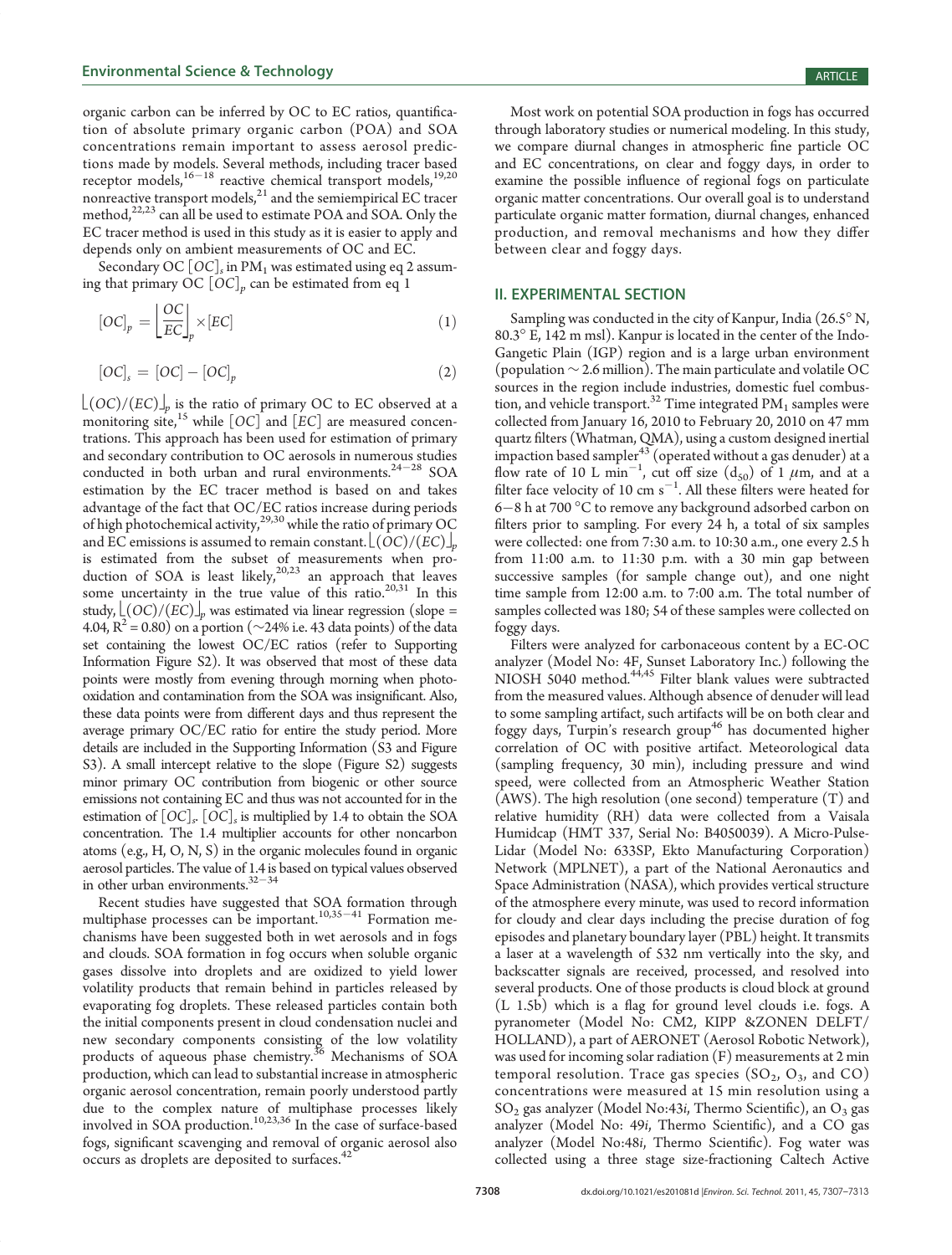

Figure 1. a. Study-average diurnal variation of ozone  $(O_3)$ , carbon monoxide  $(CO)$ , and sulfur dioxide  $(SO_2)$  concentrations during foggy and clear days. b. Study-average diurnal variation of relative humidity (RH), temperature (T), and solar flux (F), during foggy and clear days. c. Study-average diurnal variation of secondary organic aerosol (SOA) and elemental carbon (EC) concentrations and organic carbon to elemental carbon ratio (OC/EC) during foggy and clear days. d. Study-average diurnal variation of water-soluble organic carbon (WSOC) concentrations and the ratio of WSOC to organic carbon (WSOC/OC), during clear and foggy days.

Strand Cloudwater Collector (3-stage-sf-CASCC)<sup>47</sup> built at Colorado State University following the earlier 2-stage sf-CASCC design principle described by Demoz et al.<sup>48</sup> Droplets are collected in each stage by inertial impaction onto Teflon cylinders and then flow down through a Teflon trough into a polyethylene sample bottle. The 3-stage sf-CASCC features size cuts (droplet diameter) of 4, 16, and  $22 \mu$ m. The fog sampler was cleaned, and blanks were collected prior to sampling. Fog water was refrigerated until analysis.

All the filters were analyzed for the inorganic biomass tracer, water-soluble K<sup>+</sup> by ion chromatograph (Metrohm 882 Compact IC plus). Analysis of fogwater from 11 days is included in this study. TOC analyses on all filters and fogwater samples were carried out using a TOC analyzer (Model No: TOC-V CPN, Shimadzu Corporation). This instrument provides total carbon and inorganic carbon measurements separately. Only organic carbon, determined as total carbon minus inorganic carbon, is reported in this study. Aliquots of fogwater samples for TOC analysis were filtered by Millipore filters with pore size of 0.22  $\mu$ m. Filter samples for TOC and K<sup>+</sup> analysis were prepared through aqueous (deionized milli-Q water) extraction with ultrasonication (Fast Clean Ultrasonic Cleaner, 2k909008). Aliquots for analysis of TOC and  $K^+$  were refrigerated until analysis. pH of fogwater samples were measured using a pH meter (pH200, Orbeco Hellige), with a pH electrode, calibrated using pH of 4, 7, and 10 buffers. pH measurements on fogwater were carried out directly (i.e., on unfiltered fogwater).

## III. RESULTS AND DISCUSSIONS

Fog episodes during the winter season (Dec-Feb) often affect the whole IGP region. They sometimes affect visibility of the region severely<sup>49,50</sup> and can cause traffic related accidents, airport closures, and health hazards. The region is typically under a synoptic influence of high pressure during winter  $(1000.3 \pm 1.8)$ mbar during sampling period) resulting in periods of poor dispersion. An image of a typical fog event (Jan 09, 2010 at 05:10 a.m. UTC, obtained by the Moderate Resolution Imaging Spectrometer (MODIS) and MPL (L 1.5b data) can be seen at http://aeronet.gsfc.nasa.gov/, clearly indicating the large spatial and temporal scale to which this area ( $\sim$ 7 $-15\%$ ) can be affected. Temporal and spatial scales of other foggy days can also be obtained at http://aeronet.gsfc.nasa.gov/. Several such episodes, extending from 2 to 48 h duration, occurred during the study sampling period. Periods were classified as foggy when fog persisted for approximately 100% of the sampling duration. Periods were classified as clear when fog was absent during most of the sampling period, although some influence from fog  $(\sim$ 5 $-20\%$  of sampling duration) was unavoidable in some cases due to our fixed sampling schedule.

The EC-OC analyzer measures thermal OC, thermal EC, and optical EC. Optical OC is obtained as Optical OC = (thermal OC + thermal EC) – Optical EC. Excellent regression parameters between thermal OC vs optical OC  $(R^2 = 0.99, \text{Slope} = 1.01)$  and thermal EC vs optical EC ( $R^2$  = 0.96, Slope = 0.86) ensured good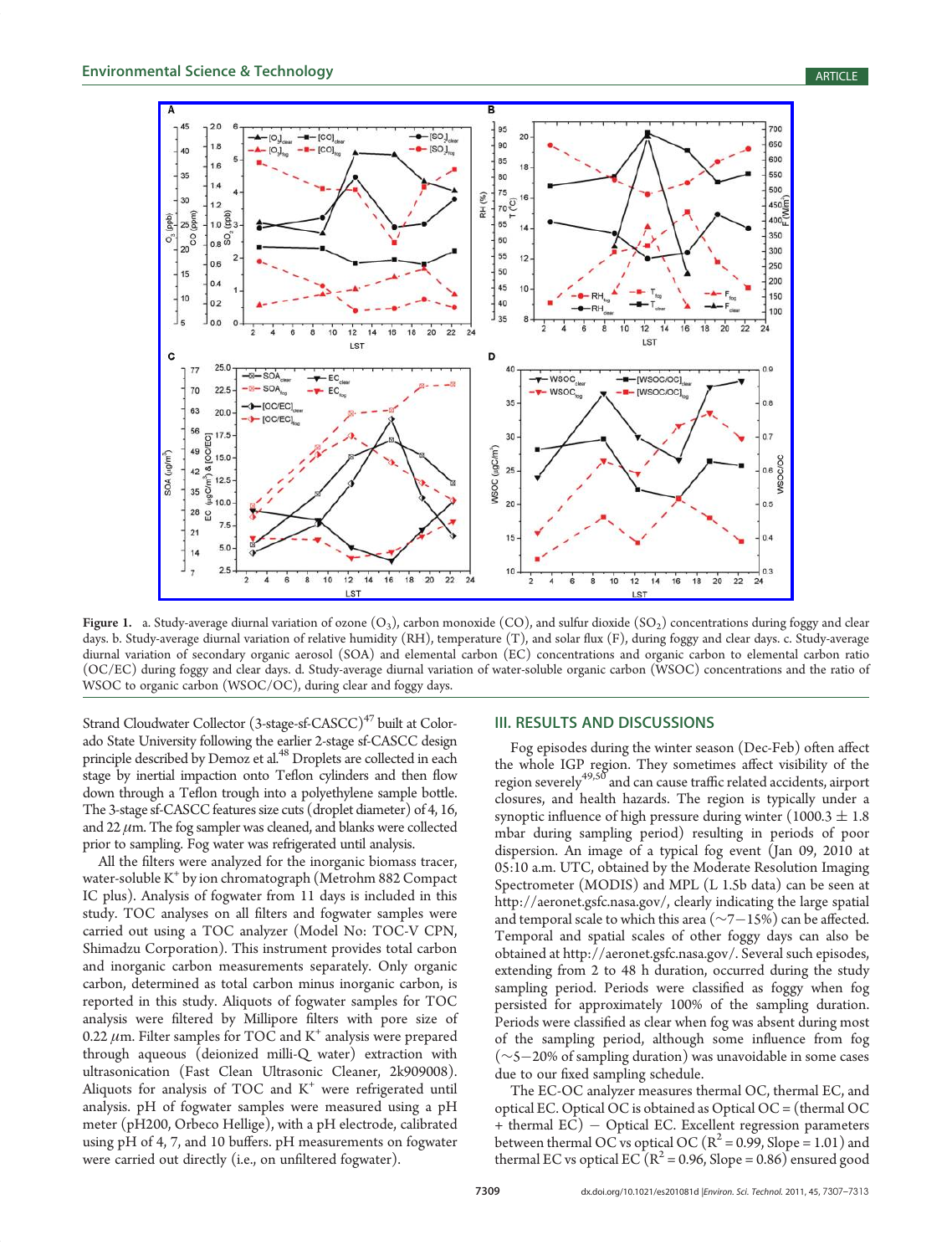quality of the data from the EC-OC analyzer. High regression coefficients and slope values close to 1 imply that use of either thermal or optical method data would not significantly influence other derived quantities; thermal OC and EC values were chosen for use in the analysis here.

Meteorological, trace gas, and carbonaceous aerosol concentration data were averaged to the sample time intervals of the PM1 samples, separately for foggy and clear days, and plotted as a function of time of day in Figure 1 (refer to Tables S4-a, S4-b, S5-a, S5-b for data). A calm condition persisted for most of the sampling duration during both foggy and clear days. Foggy days were calmer than clear days. Thus, contamination of parameters studied over this region from the distant emission sources is mostly unlikely; for more details refer to the Supporting Information (S7, Figure S7-a and S7-b). Figure 1a,b shows the study average diurnal variation of trace gas concentrations and meteorological parameters during foggy and clear days.  $O_3$  and  $SO_2$  concentrations are both much higher, on average, throughout the day and night on clear days; study average CO concentrations are higher on foggy days during most of the day and night, although similar values are seen in late afternoon (Figure 1a). Higher  $O_3$  concentrations during clear days are indicative of greater photochemical activity which results in enhanced oxidant production; during foggy days lower solar fluxes (Figure 1b) suppress ozone production. The ozone diurnal trend is similar to those documented earlier, $25$  with the daily concentration peak on foggy days (∼1900 LST) lagging the peak (∼1200 LST) on clear days. Higher CO concentrations on foggy days most likely reflect greater atmospheric stagnation due to lower PBL ( $\sim$ 0.73  $\pm$  0.03 km) and lower wind speed ( $\sim$ 0.17  $\pm$ 0.05 m/s) conditions, whereas greater dispersion on clear days (PBL  $\sim$  0.84  $\pm$  0.06 km, wind speed  $\sim$ 0.21  $\pm$  0.05 m/s) helps to disperse emitted CO both vertically and horizontally away from sources. The similarity between late afternoon (∼1600 LST) CO concentrations on both clear and foggy days likely reflects enhanced vertical mixing associated with a deepening boundary layer in the afternoon, even on foggy days, when reduced fog optical depths are likely to permit an increase in surface heating.

Lower concentrations of  $SO<sub>2</sub>$  are expected during foggy days, due to uptake of  $SO_2$  into fog droplets (or wet aerosols) followed by aqueous oxidation to sulfate. The extent of sulfur dioxide uptake and the rate of reaction in the aqueous phase depend on the droplet pH and the availability of key oxidants, such as hydrogen peroxide and ozone. As observed in fogs elsewhere,  $51,52$  the rate of sulfate production in the aqueous phase can be very fast, especially when fog pH values climb above 6 where oxidation of dissolved  $SO_2$  by ozone is rapid. The pH of the fogwater observed in this study ranged from 6.03 to 8.07 and averaged 7.24. Similar oxidation during fog episodes and deposition of sulfate has been previously documented. $53-57$ Sulfuric acid production through  $SO_2$  oxidation can produce acidic aerosol. High concentrations of sulfate over this region have been documented earlier.<sup>50</sup>

Fogs are often effective scavengers of organic carbon with more widely varying scavenging efficiencies  $(\sim 5-90\%)$  observed for elemental or black carbon.<sup>53,58-60</sup> The concentrations of OC measured in fogwater were very high in this study. The average concentrations ( $\pm$ one standard deviation) in the large, medium, and small drop size fractions collected with the 3-stagesf-CASCC were  $49 \pm 25.6$ ,  $98.2 \pm 101$ , and  $423.8 \pm 479.8$  mgC/L, respectively. The observed pattern indicates an enrichment of organic carbon in smaller droplets, as observed previously,  $60,61$ 

while the large standard deviations indicate substantial variability in concentrations across the studied fog events. Enrichment of OC in smaller fog droplets could reflect a combination of effects. Smaller droplets often form on smaller particles that are more likely to be enriched in OC. Uptake of highly soluble volatile organic compounds might also occur preferentially in smaller droplets.<sup>62</sup> Finally, it is possible that aqueous phase SOA production might occur more rapidly in small droplets which are less likely to be limited by finite rates of mass transfer of reactants or oxidants from the gas phase. The enrichment of OC in smaller fog droplets will reduce its removal from the atmosphere by droplet sedimentation,<sup>42</sup> since deposition velocities for smaller droplets are much lower than for larger droplets.

Figure 1c shows study-average diurnal variations of EC, SOA, and OC/EC during clear and foggy days. SOA concentrations on both foggy and clear days are higher, on average, during the afternoon and evening than in the morning. This trend is consistent with photochemical production of SOA during daytime. SOA concentrations on foggy days are higher, on average, than on clear days, with the difference most pronounced in the afternoon. A direct comparison of SOA concentrations is, however, perhaps not especially illuminating, since fogs actively deposit scavenged organic matter to the surface (especially at night) while enhanced dispersion on clear days is expected to reduce SOA concentrations under those conditions. It may be more useful, in considering the possibility of aqueous phase SOA formation, to look at OC/EC ratios instead. These are likely to be less influenced than SOA concentrations by fog deposition and atmospheric dispersion processes, although a preference in OC vs EC scavenging by fog drops could still lead to some depression in the OC/EC ratio through deposition. Comparing OC/EC ratios on foggy days vs clear days, one sees much higher ratios from midnight through noon on foggy days ( $13.81 \pm 4.70$  vs 8.14  $\pm$  3.86), while similar OC/EC ratios are observed from noon to midnight (12.63  $\pm$  3.53 on foggy days and 10.61  $\pm$  5.78 on clear days). Given the tendency for fog to be present most often during the overnight and early morning hours, the enhanced OC/EC ratio during this time period on foggy days could be an indication of aqueous phase SOA production. A possible alternate explanation of this trend could be an increased prevalence of biomass burning at night. The study occurred during winter when overnight heating by fires is likely to be important. Depending on combustion fuels and burn conditions, relatively high OC/EC ratios can be found in particle emissions from open biomass burning.<sup>63</sup> On clear days, WSOC/OC concentration ratios tend to be highest in the early morning hours (Figure 1d). This is consistent with increased biomass burning overnight into the morning, since WSOC/OC ratios in biomass burning aerosols tend to be high (A. Sullivan, unpublished data). An increase in WSOC/OC in the afternoon may reflect increased oxygenation of the organic aerosol associated with SOA production or an evening increase in biomass burning activity. Lower WSOC/OC ratios at all times, except <sup>∼</sup>1600 LST, on foggy days could reflect preferential scavenging and deposition of WSOC by fog droplets during the nighttime and morning hours when fogs commonly occur (Figure 1d). Previous studies of organic aerosol scavenging by radiation fogs in California<sup>60</sup> clearly indicate differences in scavenging across aerosol source types, with particle emissions from biomass burning showing especially high scavenging efficiencies. Similar EC diurnal concentration profiles on clear and foggy days suggest that fogs are not actively interacting with atmospheric EC. An unpaired  $t$  test of foggy day EC values vs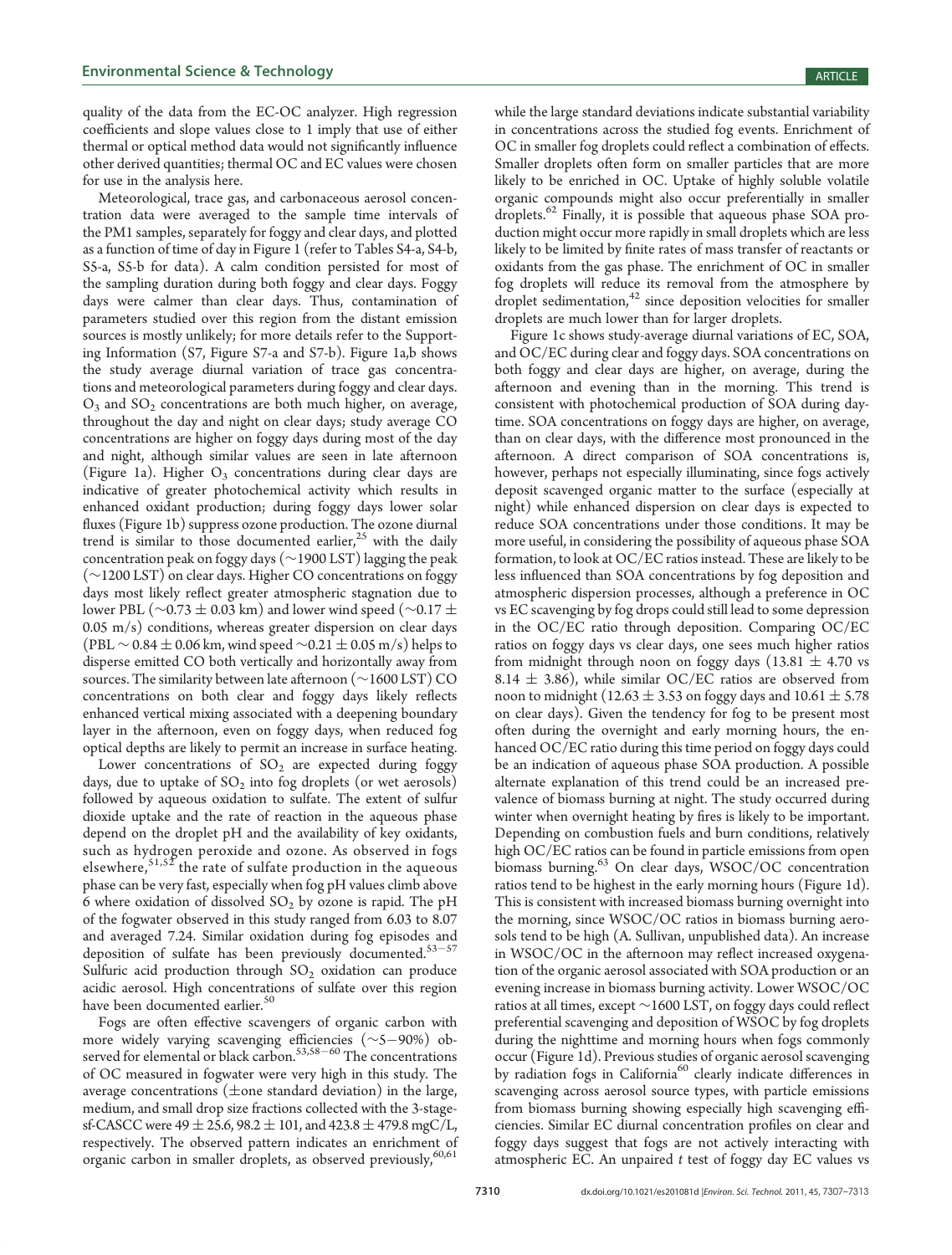clear day EC values was also performed to compare EC levels during foggy and clear days. A relatively large p-value (∼0.14) suggests the observed difference is not statistically significant. EC removal by fogs, through scavenging and sedimentation, may still be important, as suggested by difference in average EC concentrations on clear and foggy days during overnight and afternoon periods (Figure 1c).

Previous investigators<sup>64</sup> have reported fair correlation of OC with EC at two sites in India, implying common sources of their emissions. A poor linear correlation between OC and EC (OC = 2.22EC+40.13,  $R^2 \sim 0.20$ ) concentrations in the current study suggests that concentrations of these species are not solely due to a common set of source emissions, consistent with substantial contributions from secondary production. Several investigators $65-68$ have used OC/EC ratios as indicators of sources of their emissions; higher ratios are indicative of biomass burning sources while lower ratios are associated with fossil fuel combustion emissions. Measurements in a European Alpine valley <sup>67</sup> indicated an average OC/EC ratio of 7.3 for wood burning and 1.1 from traffic (vehicular) emissions. A second study in northern Europe<sup>69</sup> determined an OC/EC ratio of 6.6 for biomass combustion, 12 for aerosol from long-range transport, 3.3 for secondary organic carbon, and 0.71 for traffic emissions, based on measurements made in an urban environment. The OC/EC ratio in this study ranged from ∼3 to 18 on clear days and ∼8 to 17 on foggy days (Figure 1c). These high ratios are consistent with values reported above from biomass burning, long-range transport, or a mixture. Low wind speeds during the study (speed =  $0.2 \pm 0.1$  m/s) and the observed diurnal variation of OC/EC concentrations, however, suggest that long-range transport is unlikely to dominate the measured aerosols. The high OC/EC ratios observed in this study appear, therefore, to reflect important contributions from both biomass burning and SOA production. SOA production on foggy days, in particular, appears to be important, as OC/EC ratios during overnight fog periods are higher than on clear days. Overnight WSOC/OC ratios are lower on foggy days than on clear days, suggesting that the enhancement in OC/EC ratios is probably not due only to increased biomass burning contributions. Contributions of biomass burning were further investigated with biomass tracer,  $K^+$  analyzed in PM<sub>1</sub> aqueous extracts. A lower average value of K<sup>+</sup> during foggy days  $(4.45 \pm 1.00 \ \mu\text{g/m}^3)$  than clear days  $(5.26 \pm 0.54 \,\mu\text{g/m}^3)$  was observed. The night time K<sup>+</sup> average value during foggy days  $(4.43 \pm 2.64 \,\mu\text{g/m}^3)$  was also smaller than during clear days (5.55  $\pm$  3.76  $\mu$ g/m<sup>3</sup>). The day time K<sup>+</sup> average value during foggy days (4.20  $\pm$  2.76  $\mu$ g/m<sup>3</sup>) was also smaller than during clear days  $(4.88 \pm 3.73 \,\mu\text{g/m}^3)$ . While these differences may not be statistically significant, they clearly suggest that biomass burning was not a bigger contributor to OC on foggy days than on clear days. Evaporation of individual fogs and the subsequent change in the OC/EC ratio was further investigated. In almost all the fog episodes, an increase in OC/EC ratio as fog evaporated (more details in S8, Table S9) was observed. Findings in the current study suggest that aqueous production mechanisms are likely an important component of regional SOA production in winter.

Poor regression coefficients for OC/EC vs temperature and relative humidity for the entire sampling period ( $R^2 = 0.002$ ; 0.032) were also observed (Supporting Information Figure S6-a and Figure S6-b). Although, various chamber studies have documented stronger correlation with these parameters. $4,70$ 

This study shows that fog episodes in Kanpur were associated with enhanced production of SOA. It is hypothesized that enhanced SOA production is due to aqueous phase chemistry. Biomass burning did not appear to be a substantial contributor to

observed increases in OC/EC ratios that are interpreted as evidence of SOA production. The temperature and relative humidity had no detectable influence on SOA production. Fogs are also active at cleansing the atmosphere of carbonaceous aerosols. Water-soluble organic carbon is scavenged from the atmosphere during fog episodes; smaller fog droplets were more enriched with carbon than large droplets that counter their removal rates by droplet sedimentation. EC, which typically interacts less strongly with fog, was also observed on average to be lower during fog episodes, in-spite-of lower mixing heights and reduced dispersion. However, unpaired  $t$  test showed statistically insignificant difference between EC concentration for foggy and clear days.

# **ASSOCIATED CONTENT**

**6** Supporting Information. Figures, tables, and text. This material is available free of charge via the Internet at http://pubs. acs.org.

# **AUTHOR INFORMATION**

#### Corresponding Authors

\*E-mail: snt@iitk.ac.in (S.N.T.), tarun@iitk.ac.in (T.G.).

### **ACKNOWLEDGMENT**

We thank the MPLNET PI-Dr. Judd Welton, NASA and staff for their efforts in establishing and maintaining the Kanpur site. We thank Dr. Brent Holben and staff for establishing and maintaining AERONET at Kanpur. We are also thankful to Jai Prakash, Rajmal Jat, and Abhishek Gaur for their contributions in this intensive field measurement. This work was supported through a grant from ISRO GBP project. We thank anonymous reviewers for their comments which improved the manuscript.

### **REFERENCES**

(1) Shen, Z.; Cao, J.; Arimoto, R.; Han, Y.; Zhu, C.; Tian, J.; Liu, S. Chemical Characteristics of Fine Particles (PM1) from Xi'an, China. Aerosol Sci. Technol. 2010, 44 (6), 461-472.

(2) Bowman, F. M.; Odum, J. R.; Seinfeld, J. H.; Pandis, S. N. Mathematical model for gas-particle partitioning of secondary organic aerosols. **Atmos. Environ.** 1997, 31 (23), 3921-3931.

(3) Odum, J. R.; Jungkamp, T. P. W.; Griffin, R. J.; Flagan, R. C.; Seinfeld, J. H. The Atmospheric Aerosol-Forming Potential of Whole Gasoline Vapor. Science 1997, 276 (5309), 96–99.

(4) Jang, M.; Czoschke, N. M.; Lee, S.; Kamens, R. M. Heterogeneous Atmospheric Aerosol Production by Acid-Catalyzed Particle-Phase Reactions. Science 2002, 298 (5594), 814-817.

(5) Air quality criteria for particulate matter; Environmental Protection Agency (EPA): Washington, DC, 1996.

(6) Tanner, R. L.; Parkhurst, W. J. Chemical composition of fine particles in the Tennessee Valley Region. J. Air Waste Manage. Assoc. 2000, 50 (8), 1299.

(7) Gelencsér, A. Carbonaceous Aerosol, Atmospheric and Oceanographic Sciences Library; Springer: Dordrecht, 2004; Vol. 30.

(8) Hallquist, M.; Wenger, J. C.; Baltensperger, U.; Rudich, Y.; Simpson, D.; Claeys, M.; Dommen, J.; Donahue, N. M.; George, C.; Goldstein, A. H.; Hamilton, J. F.; Herrmann, H.; Hoffmann, T.; Iinuma, Y.; Jang, M.; Jenkin, M.; Jimenez, J. L.; Kiendler-Scharr, A.; Maenhaut, W.; McFiggans, G.; Mentel, T. F.; Monod, A.; Prévôt, A. S. H.; Seinfeld, J. H.; Surratt, J. D.; Szmigielski, R.; Wildt, J. The formation, properties and impact of secondary organic aerosol: current and emerging issues. Atmos. Chem. Phys. Discuss. 2009, 9 (1), 3555-3762.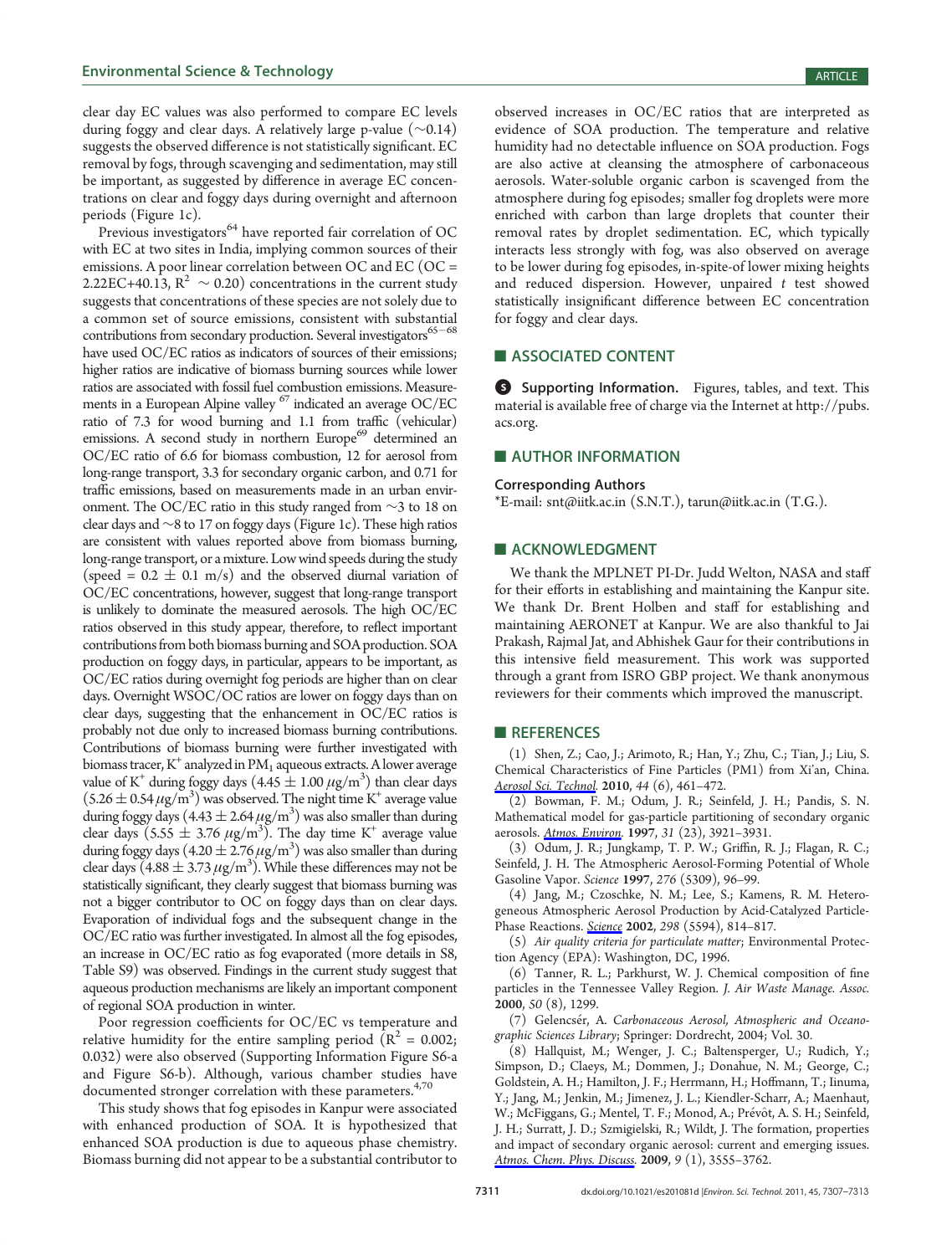(9) Adams, J. M.; Constable, J. V. H.; Guenther, A. B.; Zimmerman, P. An estimate of natural volatile organic compound emissions from vegetation since the last glacial maximum. Chemosphere - Global Change Sci. 2001, 3 (1), 73-91.

(10) Virtanen, A.; Joutsensaari, J.; Koop, T.; Kannosto, J.; Yli-Pirila, P.; Leskinen, J.; Makela, J. M.; Holopainen, J. K.; Poschl, U.; Kulmala, M.; Worsnop, D. R.; Laaksonen, A. An amorphous solid state of biogenic secondary organic aerosol particles. *Nature* 2010, 467 (7317), 824–827.

(11) Kanakidou, M.; Seinfeld, J. H.; Pandis, S. N.; Barnes, I.; Dentener, F. J.; Facchini, M. C.; Van Dingenen, R.; Ervens, B.; Nenes, A.; Nielsen, C. J.; Swietlicki, E.; Putaud, J. P.; Balkanski, Y.; Fuzzi, S.; Horth, J.; Moortgat, G. K.; Winterhalter, R.; Myhre, C. E. L.; Tsigaridis, K.; Vignati, E.; Stephanou, E. G.; Wilson, J. Organic aerosol and global climate modelling: a review. Atmos. Chem. Phys. 2005, 5 (4), 1053-1123.

(12) Chu, S.-H. Stable estimate of primary OC/EC ratios in the EC tracer method. *Atmos. Environ.* 2005, 39 (8), 1383-1392.

(13) Lonati, G.; Giugliano, M.; Butelli, P.; Romele, L.; Tardivo, R. Major chemical components of PM2.5 in Milan (Italy). Atmos. Environ. 2005, 39 (10), 1925–1934.

(14) Turpin, B. J.; Huntzicker, J. J. Secondary formation of organic aerosol in the Los Angeles basin: A descriptive analysis of organic and elemental carbon concentrations. Atmos. Environ., Part A 1991, 25 (2), 207–215.

(15) Turpin, B. J.; Huntzicker, J. J.; Larson, S. M.; Cass, G. R. Los Angeles summer midday particulate carbon: primary and secondary aerosol. <u>Environ. Sci. Technol</u>. **1991**, 25 (10), 1788–1793.

(16) Schauer, J. J.; Fraser, M. P.; Cass, G. R.; Simoneit, B. R. T. Source Reconciliation of Atmospheric Gas-Phase and Particle-Phase Pollutants during a Severe Photochemical Smog Episode. Environ. Sci. Technol. 2002, 36 (17), 3806-3814.

(17) Schauer, J. J.; Rogge, W. F.; Hildemann, L. M.; Mazurek, M. A.; Cass, G. R.; Simoneit, B. R. T. Source apportionment of airborne particulate matter using organic compounds as tracers. Atmos. Environ. 1996, 30 (22), 3837–3855.

(18) Kleindienst, T. E.; Jaoui, M.; Lewandowski, M.; Offenberg, J. H.; Lewis, C. W.; Bhave, P. V.; Edney, E. O. Estimates of the contributions of biogenic and anthropogenic hydrocarbons to secondary organic aerosol at a southeastern US location. Atmos. Environ. 2007, 41 (37), 8288–8300.

(19) Pandis, S. N.; Harley, R. A.; Cass, G. R.; Seinfeld, J. H. Secondary organic aerosol formation and transport. Atmos. Environ., Part A 1992, 26 (13), 2269-2282.

(20) Strader, R.; Lurmann, F.; Pandis, S. N. Evaluation of secondary organic aerosol formation in winter. Atmos. Environ. 1999, 33 (29), 4849–4863.

(21) Hildemann, L. M.; Rogge, W. F.; Cass, G. R.; Mazurek, M. A.; Simoneit, B. R. T. Contribution of primary aerosol emissions from vegetation-derived sources to fine particle concentrations in Los Angeles. *J. Geophys. Res.* 1996, 101 (D14), 19541-19549.

(22) Castro, L. M.; Pio, C. A.; Harrison, R. M.; Smith, D. J. T. Carbonaceous aerosol in urban and rural European atmospheres: estimation of secondary organic carbon concentrations. Atmos. Environ. 1999, 33 (17), 2771–2781.

(23) Turpin, B. J.; Huntzicker, J. J. Identification of secondary organic aerosol episodes and quantitation of primary and secondary organic aerosol concentrations during SCAQS. Atmos. Environ. 1995, 29 (23), 3527–3544.

(24) Cabada, J. C.; Pandis, S. N.; Robinson, A. L. Sources of atmospheric carbonaceous particulate matter in Pittsburgh, Pennsylvania. J. Air Waste Manage. Assoc. 2002, 52 (6), 732–741.

(25) Cabada, J. C.; Pandis, S. N.; Subramanian, R.; Robinson, A. L.; Polidori, A.; Turpin, B. Estimating the secondary organic aerosol contribution to PM2.5 using the EC tracer method. Aerosol Sci. Technol. 2004, 38, 140–155.

(26) Na, K.; Sawant, A. A.; Song, C.; Cocker, D. R. Primary and secondary carbonaceous species in the atmosphere of Western Riverside County, California. Atmos. Environ. 2004, 38 (9), 1345–1355.

(28) Salma, I.; Chi, X.; Maenhaut, W. Elemental and organic carbon in urban canyon and background environments in Budapest, Hungary. Atmos. Environ. 2004, 38 (1), 27–36.

(29) Duan, F.; He, K.; Ma, Y.; Jia, Y.; Yang, F.; Lei, Y.; Tanaka, S.; Okuta, T. Characteristics of carbonaceous aerosols in Beijing, China. Chemosphere 2005, 60 (3), 355–364.

(30) Viana, M.; Maenhaut, W.; ten Brink, H. M.; Chi, X.; Weijers, E.; Querol, X.; Alastuey, A.; Mikuska, P.; Vecera, Z. Comparative analysis of organic and elemental carbon concentrations in carbonaceous aerosols in three European cities. Atmos. Environ. 2007, 41 (28), 5972-5983.

(31) Lim, H.-J.; Turpin, B. J. Origins of Primary and Secondary Organic Aerosol in Atlanta: Results of Time-Resolved Measurements during the Atlanta Supersite Experiment. Environ. Sci. Technol. 2002, 36 (21), 4489–4496.

(32) Behera, S. N.; Sharma, M. Reconstructing Primary and Secondary Components of PM<sub>2.5</sub> Composition for an Urban Atmosphere. *Aerosol Sci. Technol*. 2010, 44 (11), 983-992.

(33) Ho, K. F.; Lee, S. C.; Chan, C. K.; Yu, J. C.; Chow, J. C.; Yao, X. H. Characterization of chemical species in PM2.5 and PM10 aerosols in Hong Kong. Atmos. Environ. 2003, 37 (1), 31–39.

(34) Turpin, B. J.; Lim, H.-J. Species Contributions to PM2.5 Mass Concentrations: Revisiting Common Assumptions for Estimating Organic Mass. Aerosol Sci. Technol. 2001, 35 (1), 602–610.

(35) Zhang, Q.; Jimenez, J. L.; Worsnop, D. R.; Canagaratna, M. A Case Study of Urban Particle Acidity and Its Influence on Secondary Organic Aerosol. *Environ. Sci. Technol*. 2007, 41 (9), 3213-3219.

(36) Blando, J. D.; Turpin, B. J. Secondary organic aerosol formation in cloud and fog droplets: a literature evaluation of plausibility. Atmos. Environ. 2000, 34 (10), 1623-1632.

(37) Ravishankara, A. R. Heterogeneous and Multiphase Chemistry in the Troposphere. Science 1997, 276 (5315), 1058–1065.

(38) Huang, X. H. H.; Ip, H. S. S.; Yu, J. Z. Secondary organic aerosol formation from ethylene in the urban atmosphere of Hong Kong: A multiphase chemical modeling study. J. Geophys. Res. 2011, 116 (D3), D03206.

(39) Hennigan, C. J.; Bergin, M. H.; Russell, A. G.; Nenes, A.; Weber, R. J. Gas/particle partitioning of water-soluble organic aerosol in Atlanta. Atmos. Chem. Phys. 2009, 9 (11), 3613-3628.

(40) Carlton, A. G.; Turpin, B. J.; Altieri, K. E.; Seitzinger, S.; Reff, A.; Lim, H.-J.; Ervens, B. Atmospheric oxalic acid and SOA production from glyoxal: Results of aqueous photooxidation experiments. Atmos. Environ. 2007, 41 (35), 7588–7602.

(41) Carlton, A. G.; Turpin, B. J.; Altieri, K. E.; Seitzinger, S. P.; Mathur, R.; Roselle, S. J.; Weber, R. J. CMAQ Model Performance Enhanced When In-Cloud Secondary Organic Aerosol is Included: Comparisons of Organic Carbon Predictions with Measurements. Environ. Sci. Technol. 2008, 42 (23), 8798-8802.

(42) Herckes, P.; Chang, H.; Lee, T.; Collett, J. Air Pollution Processing by Radiation Fogs. Water, Air, Soil Pollut. 2007, 181 (1), 65-75.

(43) Gupta, T.; Chakraborty, A.; Ujinwal, K. K. Development and Performance Evaluation of an Indigenously Developed Air Sampler Designed to Collect Submicron Aerosol. Ann. Indian National Acad. Eng. (INAE) 2010, 7, 189–193.

(44) Birch, M. E.; Cary, R. A. Elemental Carbon-Based Method for Monitoring Occupational Exposures to Particulate Diesel Exhaust. Aerosol Sci. Technol. 1996, 25 (3), 221-241.

(45) Eller, P. M.; Cassinelli, M. E. Elemental carbon (Diesel Exhaust): Method 5040. NIOSH, Cincinnati, OH, 1996.

(46) Turpin, B. J.; Huntzicker, J. J.; Hering, S. V. Investigation of organic aerosol sampling artifacts in the los angeles basin. Atmos. Environ. 1994, 28 (19), 3061-3071.

(47) Raja, S.; Raghunathan, R.; Yu, X.-Y.; Lee, T.; Chen, J.; Kommalapati, R. R.; Murugesan, K.; Shen, X.; Qingzhong, Y.; Valsaraj, K. T.; Collett, J. L., Jr Fog chemistry in the Texas-Louisiana Gulf Coast corridor. Atmos. Environ. 2008, 42 (9), 2048-2061.